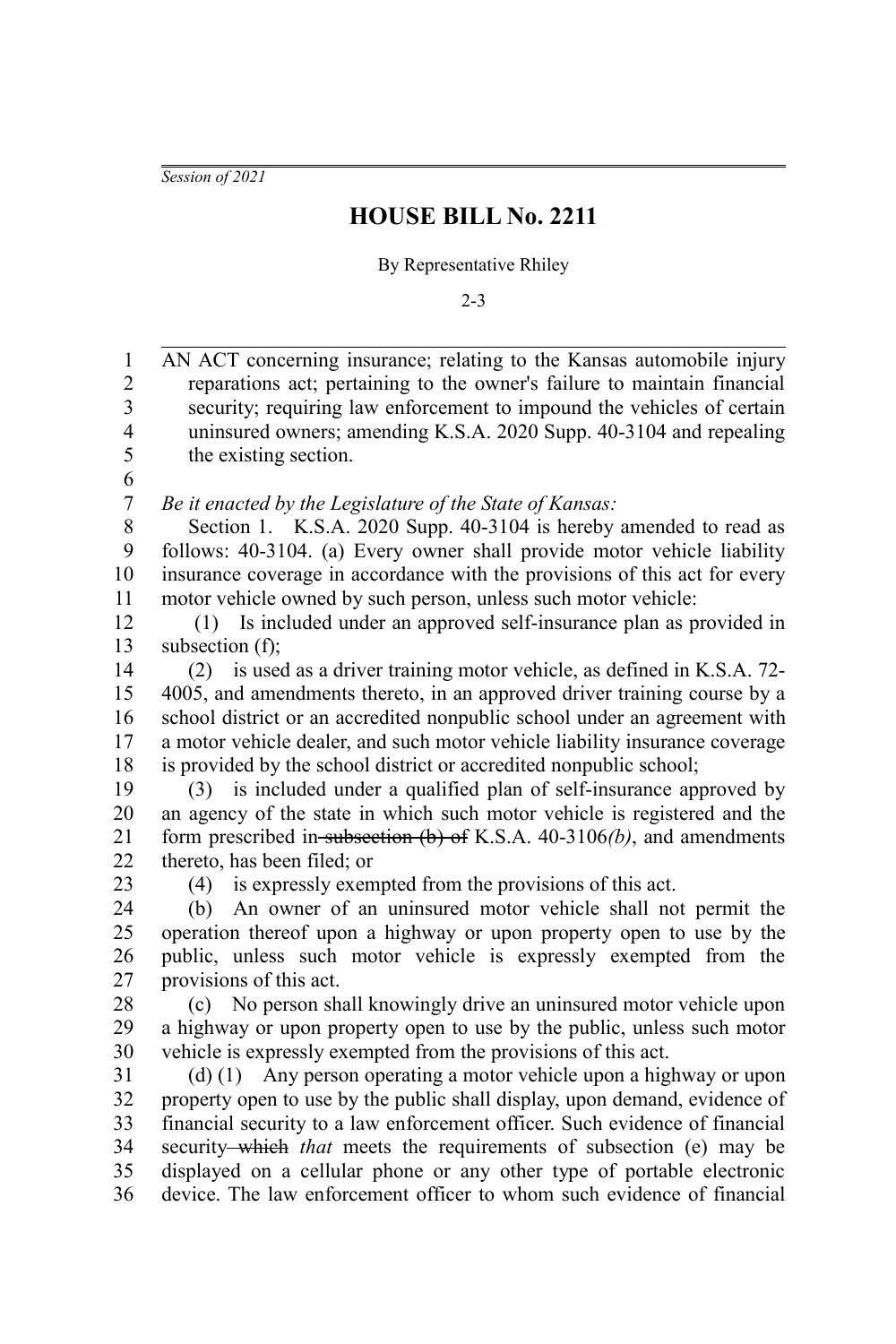security is displayed shall view only such evidence of financial responsibility. Such law enforcement officer shall be prohibited from viewing any other content or information stored on such cellular phone or other type of portable electronic device. The law enforcement officer shall issue a citation to any person who fails to display evidence of financial security upon such demand. The law enforcement officer shall transmit a copy of the insurance verification form prescribed by the secretary of

revenue with the copy of the citation transmitted to the court. (2) No citation shall be issued to any person for failure to provide proof of financial security when evidence of financial security meeting the standards of subsection (e) is displayed upon demand of a law enforcement officer. Whenever the authenticity of such evidence is questionable, the law enforcement officer may initiate the preparation of the insurance verification form prescribed by the secretary of revenue by recording information from the evidence of financial security displayed. The officer shall immediately forward the form to the department of revenue, and the department shall proceed with verification in the manner prescribed in the following paragraph. Upon return of a form indicating that insurance was not in force on the date indicated on the form, the department shall immediately forward a copy of the form to the law enforcement officer initiating preparation of the form. 9 10 11 12 13 14 15 16 17 18 19 20 21

*(3) A law enforcement officer shall impound the vehicle of any person who is unable to provide proof of financial security meeting the requirements of subsection (e) and who has previously been issued a citation for failure to provide proof of financial security upon demand. Such vehicle shall remain impounded until the owner provides evidence of financial security meeting the requirements of subsection (e). The owner shall not be charged a fee for up to the first 15 days of such vehicle's impoundment or for the cost of towing, storage or any other fees relating to the first 15 days of the impoundment of such vehicle.* 22 23 24 25 26 27 28 29 30

(e) Unless the insurance company subsequently submits an insurance verification form indicating that insurance was not in force, no person charged with violating subsection (b), (c) or (d) shall be convicted if such person produces in court, within 10 days of the date of arrest or of issuance of the citation, evidence of financial security for the motor vehicle operated, which was valid at the time of arrest or of issuance of the citation. Such evidence of financial security may be produced by displaying such information on a cellular phone or any other type of portable electronic device. Any person to whom such evidence of financial security is displayed on a cellular phone or any other type of portable electronic device shall be prohibited from viewing any other content or information stored on such cellular phone or other type of portable electronic device. For the purpose of this subsection, evidence of financial 31 32 33 34 35 36 37 38 39 40 41 42 43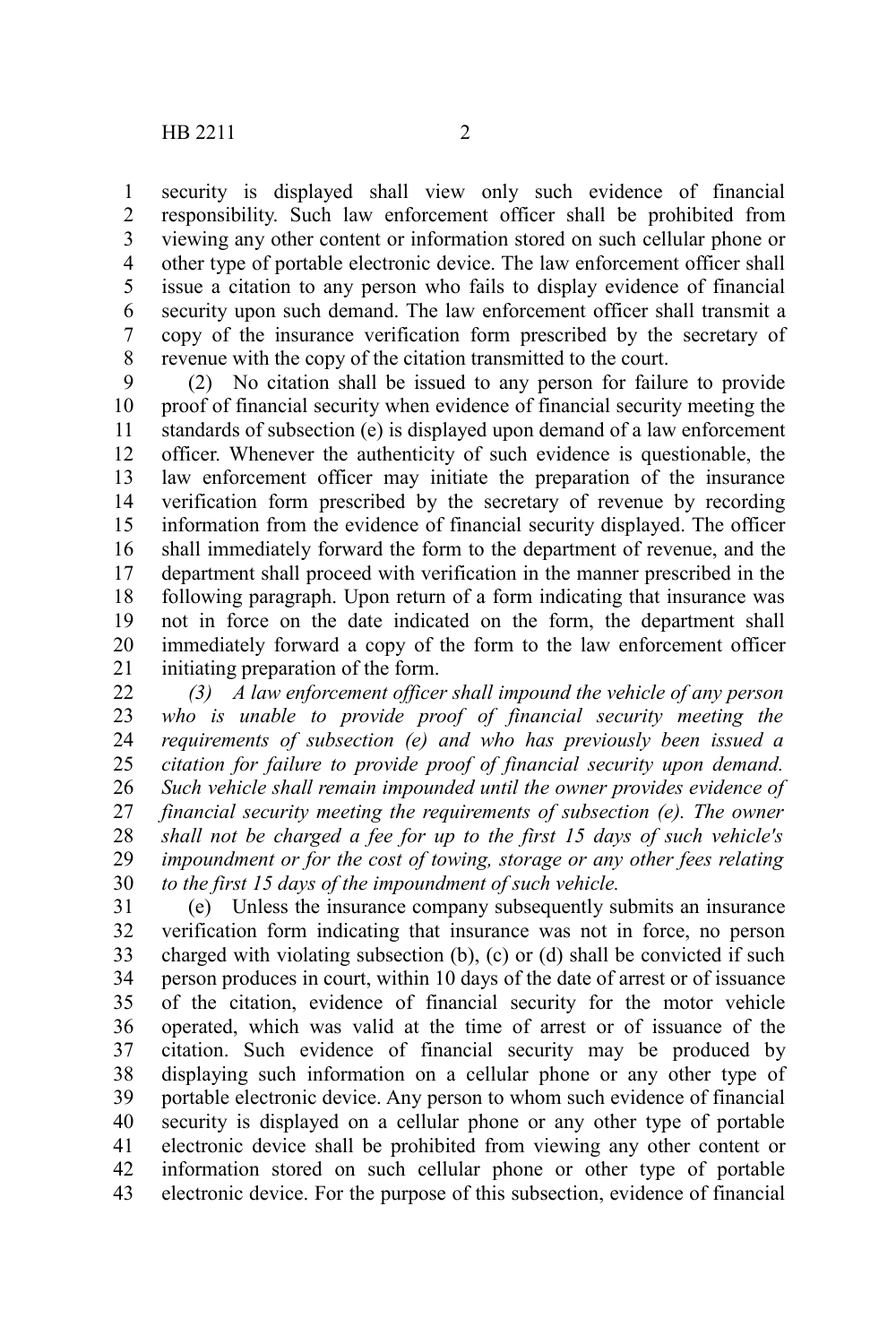security shall be provided by a policy of motor vehicle liability insurance, an identification card or certificate of insurance issued to the policyholder by the insurer which provides the name of the insurer, the policy number, make and year of the vehicle and the effective and expiration dates of the policy, or a certificate of self-insurance signed by the commissioner of insurance. Upon the production in court of evidence of financial security, the court shall record the information displayed thereon on the insurance verification form prescribed by the secretary of revenue, immediately forward such form to the department of revenue, and stay any further proceedings on the matter pending a request from the prosecuting attorney that the matter be set for trial. Upon receipt of such form the department shall mail the form to the named insurance company for verification that insurance was in force on the date indicated on the form. It shall be the duty of insurance companies to notify the department within 30 calendar days of the receipt of such forms of any insurance that was not in force on the date specified. Upon return of any form to the department indicating that insurance was not in force on such date, the department shall immediately forward a copy of such form to the office of the prosecuting attorney or the city clerk of the municipality in which such prosecution is pending when the prosecuting attorney is not ascertainable. Receipt of any completed form indicating that insurance was not in effect on the date specified shall be prima facie evidence of failure to provide proof of financial security and violation of this section. A request that the matter be set for trial shall be made immediately following the receipt by the prosecuting attorney of a copy of the form from the department of revenue indicating that insurance was not in force. Any charge of violating subsection (b), (c) or (d) shall be dismissed if no request for a trial setting has been made within 60 days of the date evidence of financial security was produced in court. 1 2 3 4 5 6 7 8 9 10 11 12 13 14 15 16 17 18 19 20 21 22 23 24 25 26 27 28 29

(f) Any person in whose name more than 25 motor vehicles are registered in Kansas may qualify as a self-insurer by obtaining a certificate of self-insurance from the commissioner of insurance. The certificate of self-insurance issued by the commissioner shall cover such owned vehicles and those vehicles, registered in Kansas, leased to such person if the lease agreement requires that motor vehicle liability insurance on the vehicles be provided by the lessee. Upon application of any such person, the commissioner of insurance may issue a certificate of self-insurance, if the commissioner is satisfied that such person is possessed and will continue to be possessed of ability to pay any liability imposed by law against such person arising out of the ownership, operation, maintenance or use of any motor vehicle described in this subsection. A self-insurer shall provide liability coverage subject to the provisions of subsection (e) of K.S.A. 40-3107*(e)*, and amendments thereto, arising out of the ownership, operation, 30 31 32 33 34 35 36 37 38 39 40 41 42 43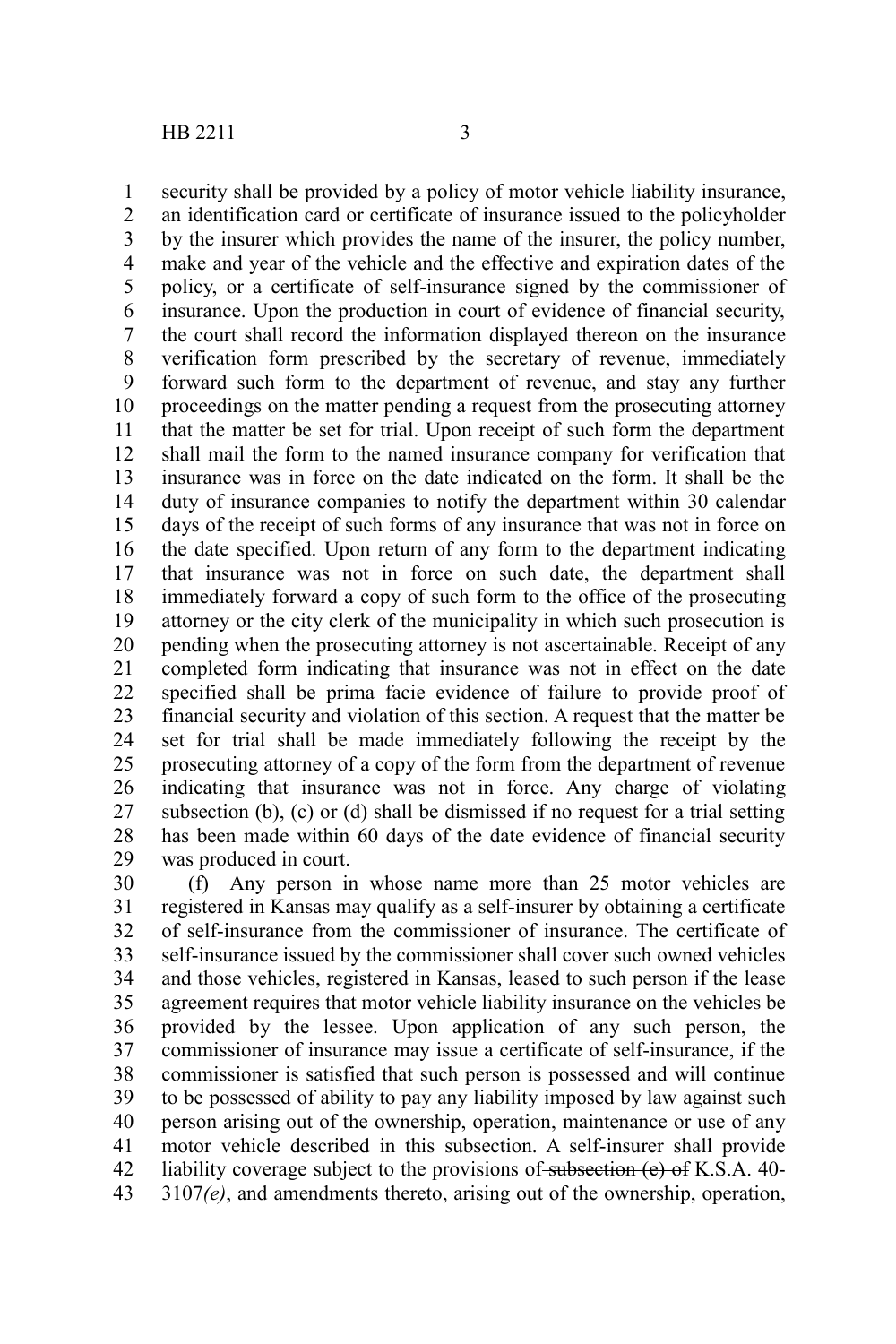maintenance or use of a self-insured motor vehicle in those instances where the lessee or the rental driver, if not the lessee, does not have a motor vehicle liability insurance policy or insurance coverage pursuant to a motor vehicle liability insurance policy or certificate of insurance or such insurance policy for such leased or rented vehicle. Such liability coverage shall be provided to any person operating a self-insured motor vehicle with the expressed or implied consent of the self-insurer. 1 2 3 4 5 6 7

Upon notice and a hearing in accordance with the provisions of the Kansas administrative procedure act, the commissioner of insurance may cancel a certificate of self-insurance upon reasonable grounds. Failure to provide liability coverage or personal injury protection benefits required by K.S.A. 40-3107 and 40-3109, and amendments thereto, or pay any liability imposed by law arising out of the ownership, operation, maintenance or use of a motor vehicle registered in such self-insurer's name, or to otherwise comply with the requirements of this subsection shall constitute reasonable grounds for the cancellation of a certificate of self-insurance. Reasonable grounds shall not exist unless such objectionable activity occurs with such frequency as to indicate a general business practice. 8 9 10 11 12 13 14 15 16 17 18 19

Self-insureds shall investigate claims in a reasonably prompt manner, handle such claims in a reasonable manner based on available information and effectuate prompt, fair and equitable settlement of claims in which liability has become reasonably clear. 20 21 22 23

As used in this subsection, "liability imposed by law" means the stated limits of liability as provided under subsection (e) of K.S.A. 40-3107*(e)*, and amendments thereto. 24 25 26

Nothing in this subsection shall preclude a self-insurer from pursuing all rights of subrogation against another person or persons. 27 28

(g) (1) Any person violating any provision of this section*, except the provisions of subsection (d),* shall be guilty of a class B misdemeanor and shall be subject to a fine of not less than \$300 nor more than \$1,000 or confinement in the county jail for a term of not more than six months, or both such fine and confinement. 29 30 31 32 33

(2) Any person convicted of violating any provision of this section within three years of any such prior conviction shall be guilty of a class A misdemeanor and shall be subject to a fine of not less than \$800 nor more than \$2,500. 34 35 36 37

(h) In addition to any other penalties provided by this act for failure to have or maintain financial security in effect, the director, upon receipt of a report required by K.S.A. 8-1607 or 8-1611, and amendments thereto, or a denial of such insurance by the insurance company listed on the form prescribed by the secretary of revenue pursuant to subsection (d) of this section, shall, upon notice and hearing as provided by K.S.A. 40-3118, and 38 39 40 41 42 43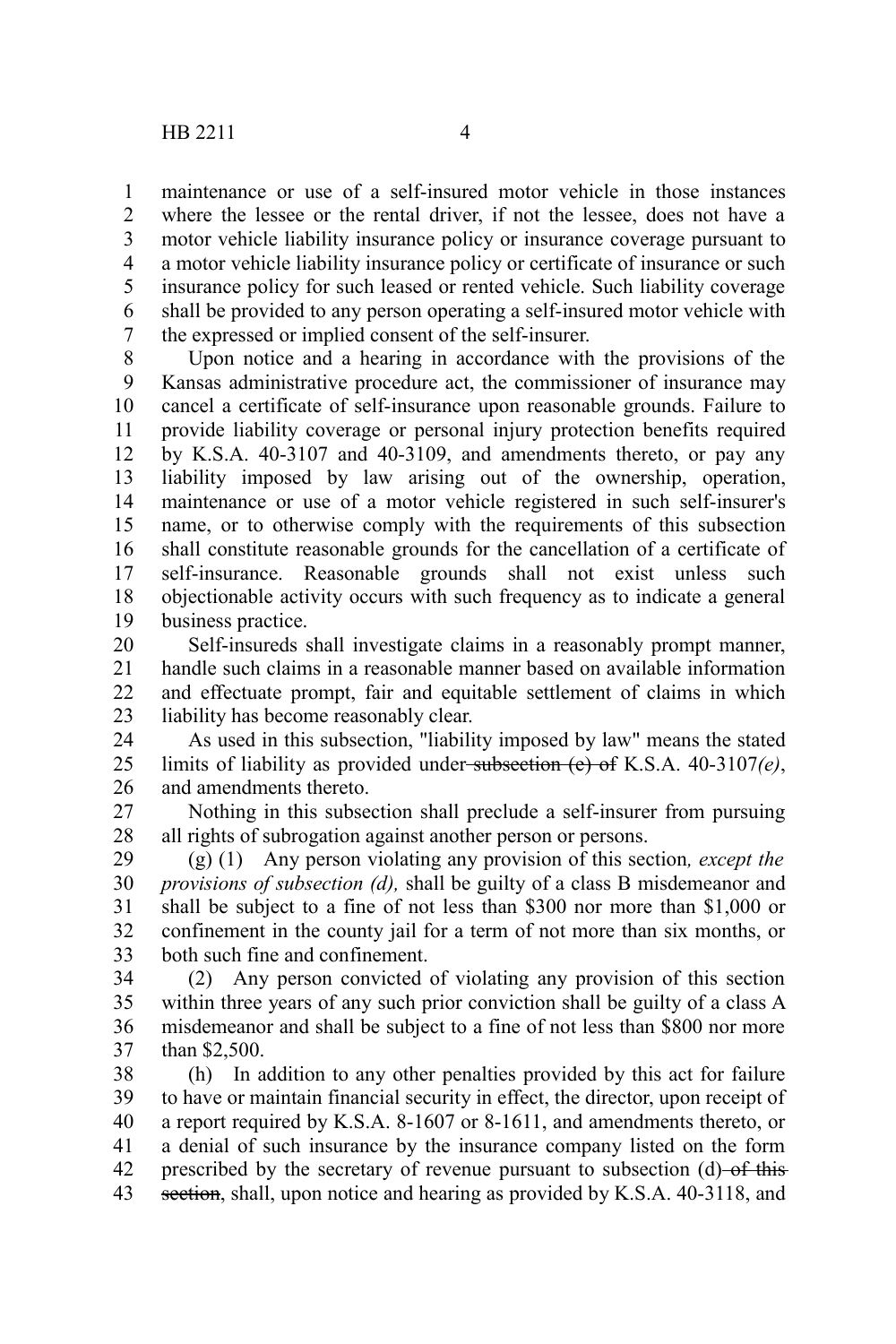amendments thereto: 1

(1) Suspend:

2

(A) The license of each driver in any manner involved in the accident; 3 4

(B) the license of the owner of each motor vehicle involved in such accident, unless the vehicle was stolen at the time of the accident, proof of which must be established by the owner of the motor vehicle. Theft by a member of the vehicle owner's immediate family under the age of 18 years shall not constitute a stolen vehicle for the purposes of this section; 5 6 7 8 9

(C) if the driver is a nonresident, the privilege of operating a motor vehicle within this state; or 10 11

(D) if such owner is a nonresident, the privilege of such owner to operate or permit the operation within this state of any motor vehicle owned by such owner; and 12 13 14

(2) revoke the registration of all vehicles owned by the owner of each motor vehicle involved in such accident *and impound any vehicle for which the owner was unable to provide evidence of financial security meeting the requirements of subsection (e). Any such vehicle shall remain impounded until the owner provides evidence of financial security meeting the requirements of subsection (e). The owner shall not be charged a fee for up to the first 15 days of such vehicle's impoundment, or for the cost of towing, storage or any other fees relating to the first 15 days of the impoundment of such vehicle*. 15 16 17 18 19 20 21 22 23

(i) The suspension or revocation requirements in subsection (h) shall not apply: 24 25

(1) To the driver or owner if the owner had in effect at the time of the accident an automobile liability policy as required by K.S.A. 40-3107, and amendments thereto, with respect to the vehicle involved in the accident; 26 27 28

(2) to the driver, if not the owner of the vehicle involved in the accident, if there was in effect at the time of the accident an automobile liability policy with respect to such driver's driving of vehicles not owned by such driver; 29 30 31 32

(3) to any self-insurer as defined by subsection  $(u)$  of K.S.A. 40-3103, and amendments thereto; 33 34

(4) to the driver or owner of any vehicle involved in the accident which was exempt from the provisions of this act pursuant to K.S.A. 40- 3105, and amendments thereto; 35 36 37

38

(5) to the owner of a vehicle described in subsection  $(a)(2)$ .

(j) (1) For the purposes of provisions  $(1)$  and  $(2)$  of subsection*subsections* (i) $(1)$  *and*  $(2)$ —of this section, the director may require verification by an owner's or driver's insurance company or agent thereof that there was in effect at the time of the accident an automobile liability policy as required in this act. 39 40 41 42 43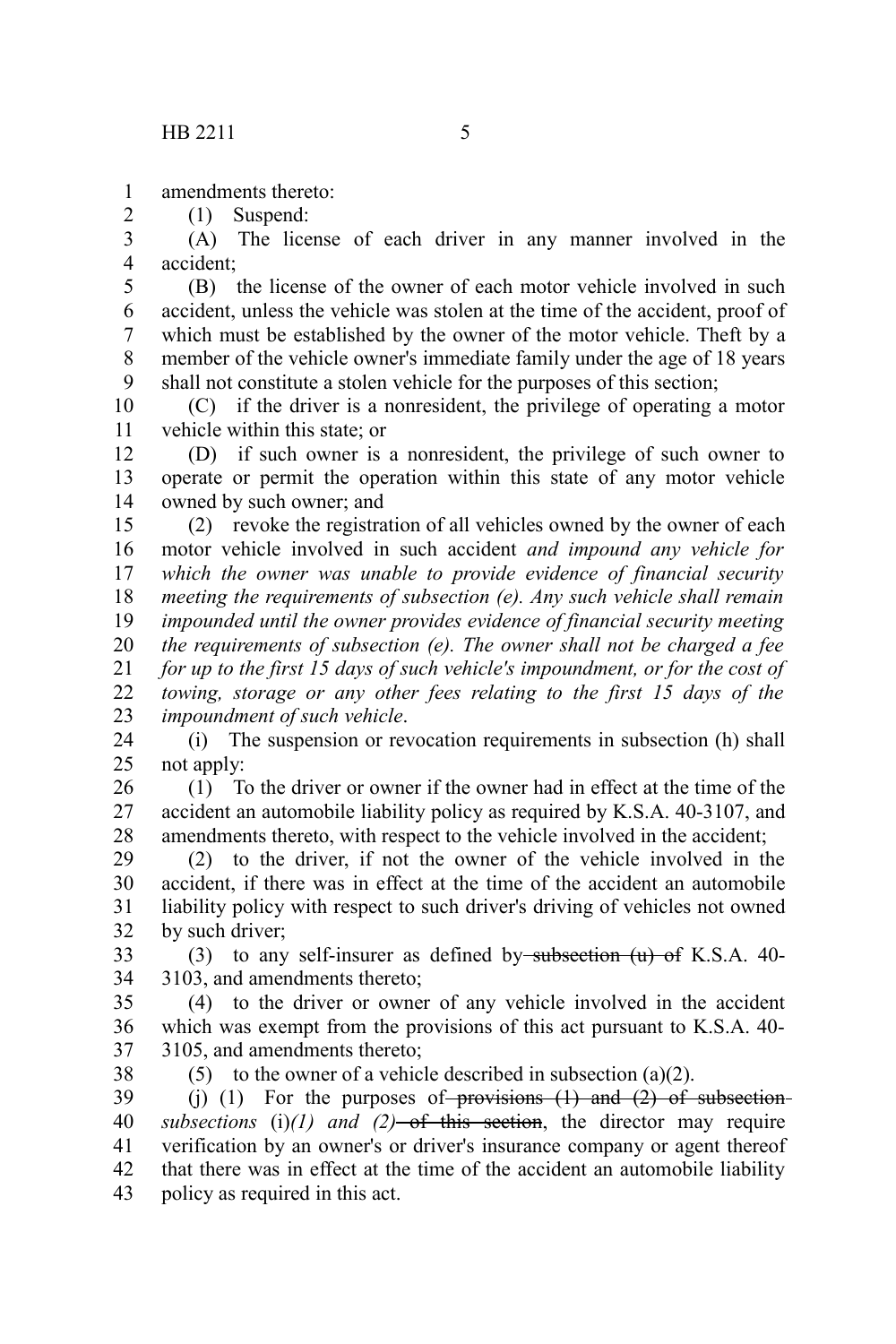(2) Subject to the provisions of subsection (k), any suspension or revocation effected hereunder shall remain in effect until such person: 1 2

(A) Has filed satisfactory proof of financial security with the director as required by subsection (d) of K.S.A. 40-3118*(d)*, and amendments thereto; 3 4 5

6 7 (B) has paid the reinstatement fee herein prescribed; and (C) (i) has been released from liability;

(ii) is a party to an action to determine liability pursuant to which the court temporarily stays such suspension pending final disposition of such action; 8 9 10

11

(iii) has entered into an agreement for the payment of damages; or

(iv) has been finally adjudicated not to be liable in respect to such accident and evidence of any such fact has been filed with the director. 12 13

(3) The reinstatement fee shall be \$100 except that if the registration of a motor vehicle of any owner is revoked within one year following a prior revocation of the registration of a motor vehicle of such owner under the provisions of this act such fee shall be \$300. 14 15 16 17

(k) (1) Whenever any person whose license has been suspended or revoked pursuant to this section is involved in an accident and has entered into an agreement with any driver, or such driver's insurer, who has been damaged or whose vehicle has been damaged to pay for such damage and such person defaults on payments under such agreement, the driver or the driver's insurer, as appropriate, shall notify the director within 60 days of the date of default. 18 19 20 21 22 23 24

(2) Upon receipt of the notice of default, the director shall immediately suspend such person's license and registration. If such person is a nonresident, the director shall immediately suspend such nonresident's privilege to operate a motor vehicle in this state.  $25$ 26 27 28

(3) Except as provided in paragraph (4), such person's driver's license, registration and nonresident's operating privilege shall remain so suspended and shall not be renewed, nor shall any such license or registration be thereafter issued in the name of such person, including any such person not previously licensed, unless and until: 29 30 31 32 33

(A) The director receives notice payments under the agreement referred to in paragraph (1) have been resumed and that payments under such agreement are no longer in default; 34 35 36

(B) such person has filed satisfactory proof of financial responsibility with the director as required by subsection (d) of K.S.A. 40-3118*(d)*, and amendments thereto; and 37 38 39

40

(C) the reinstatement fee required by subsection (j) has been paid.

(4) Upon due notice to the director that the conditions of paragraph (3) have been fulfilled, such person may obtain from the director an order restoring such person's driver's license, registration and nonresident's 41 42 43